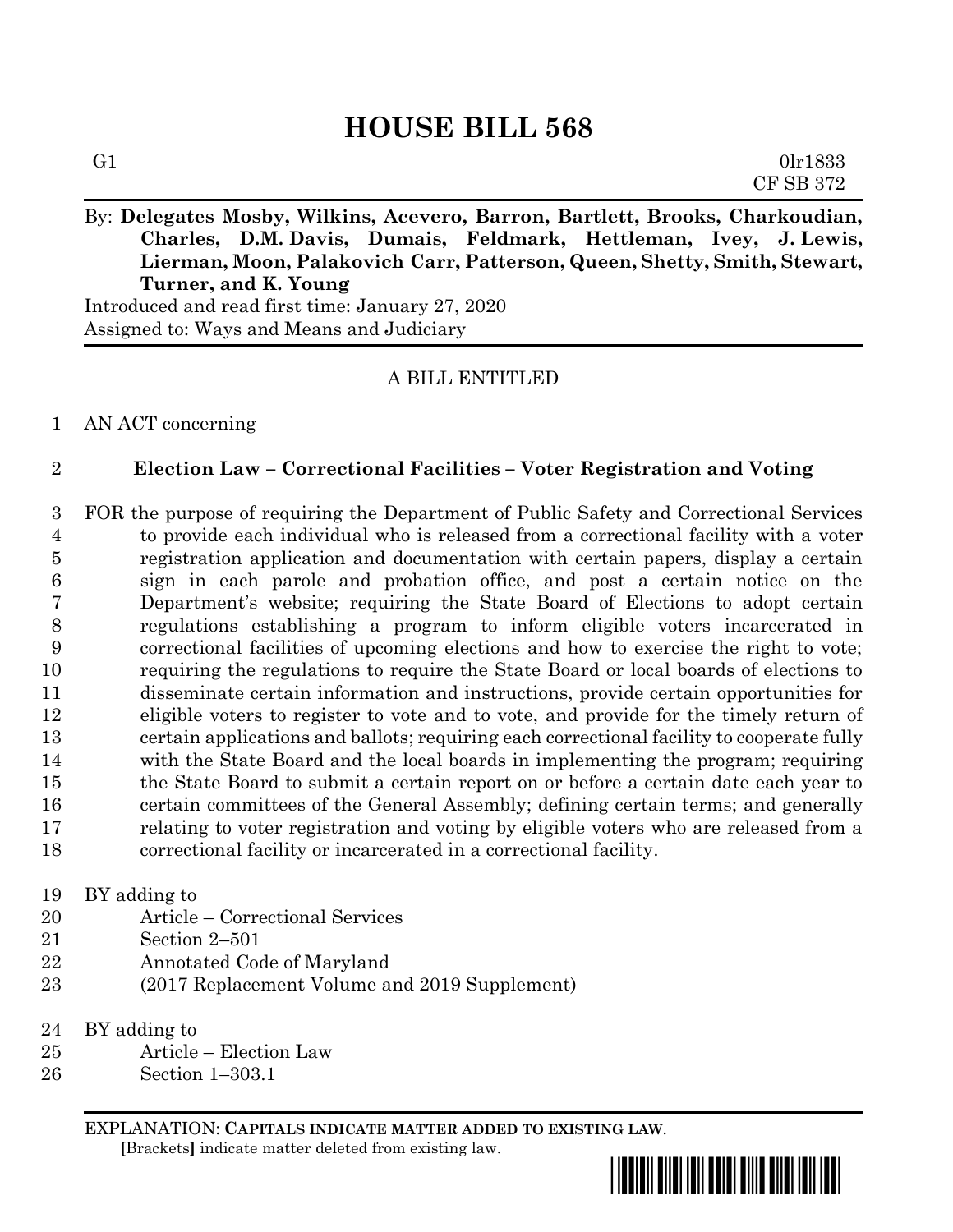Annotated Code of Maryland (2017 Replacement Volume and 2019 Supplement) BY repealing and reenacting, without amendments, Article – Election Law Section 3–102 Annotated Code of Maryland (2017 Replacement Volume and 2019 Supplement) SECTION 1. BE IT ENACTED BY THE GENERAL ASSEMBLY OF MARYLAND, That the Laws of Maryland read as follows: **Article – Correctional Services 2–501. THE DEPARTMENT SHALL: (1) PROVIDE EACH INDIVIDUAL WHO IS RELEASED FROM A CORRECTIONAL FACILITY WITH A VOTER REGISTRATION APPLICATION AND DOCUMENTATION WITH THE INDIVIDUAL'S DISCHARGE PAPERS THAT INFORMS THE INDIVIDUAL THAT THE INDIVIDUAL'S VOTING RIGHTS HAVE BEEN RESTORED; (2) DISPLAY A SIGN IN EACH PAROLE AND PROBATION OFFICE, IN A CONSPICUOUS LOCATION WHERE NOTICES TO THE PUBLIC ARE CUSTOMARILY POSTED, INDICATING THAT ANY INDIVIDUAL WHO IS NO LONGER INCARCERATED HAS THE RIGHT TO VOTE; AND (3) POST A NOTICE, IN A CONSPICUOUS LOCATION ON THE DEPARTMENT'S WEBSITE, INDICATING THAT ANY INDIVIDUAL WHO IS NO LONGER INCARCERATED HAS THE RIGHT TO VOTE. Article – Election Law 1–303.1. (A) (1) IN THIS SECTION THE FOLLOWING WORDS HAVE THE MEANINGS INDICATED. (2) "CORRECTIONAL FACILITY" MEANS A FACILITY FOR DETAINING OR CONFINING INDIVIDUALS THAT IS OPERATED BY A CORRECTIONAL UNIT. (3) "CORRECTIONAL UNIT" HAS THE MEANING STATED IN § 2–401(B) OF THE CORRECTIONAL SERVICES ARTICLE.**

**HOUSE BILL 568**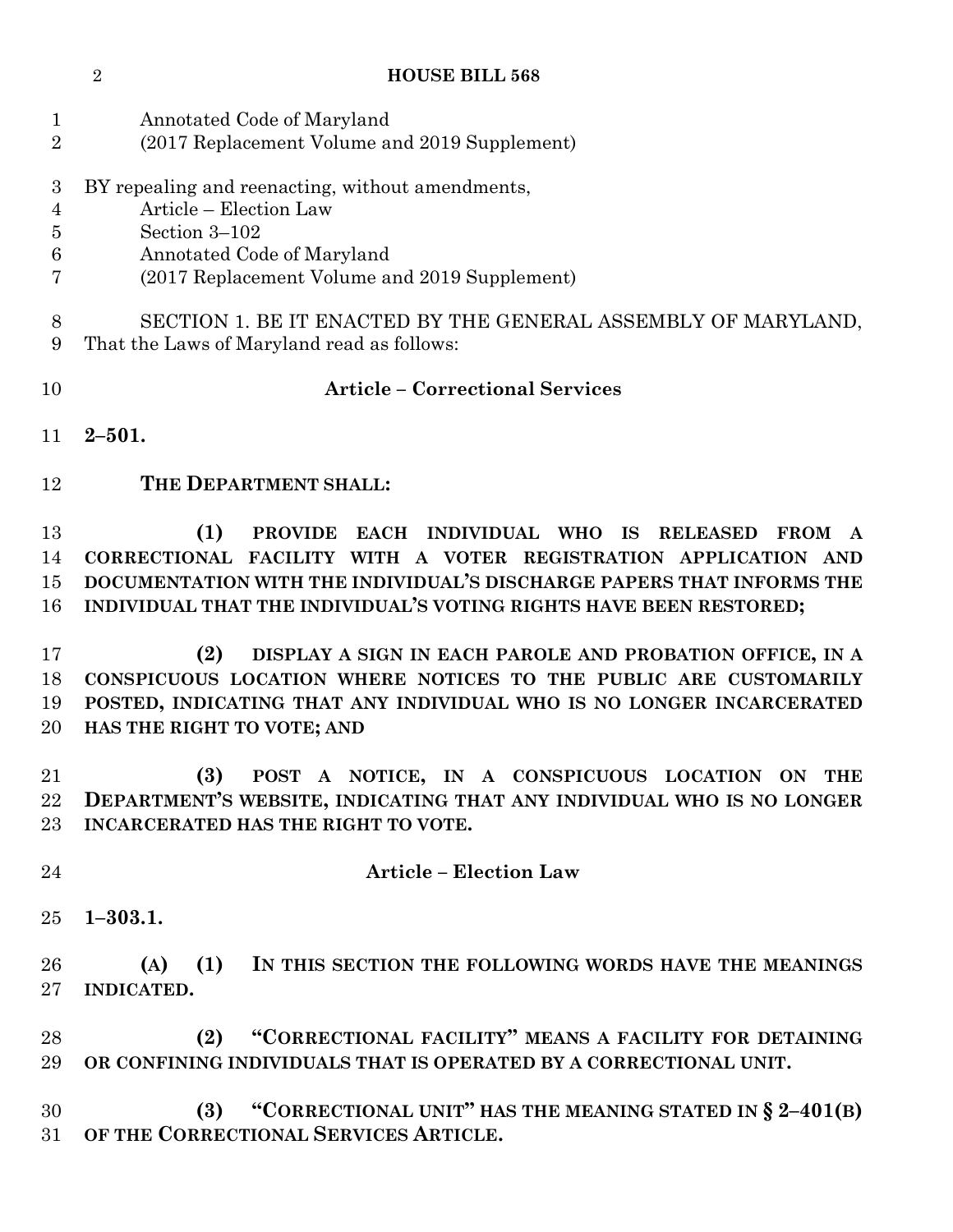#### **HOUSE BILL 568** 3

| $\mathbf{1}$   | "ELIGIBLE VOTER" MEANS AN INDIVIDUAL WHO:<br>(4)                        |
|----------------|-------------------------------------------------------------------------|
| $\overline{2}$ | (I)<br>IS INCARCERATED IN A CORRECTIONAL FACILITY; AND                  |
| 3              | HAS THE RIGHT TO VOTE UNDER STATE LAW.<br>(II)                          |
| 4              | THE STATE BOARD SHALL ADOPT REGULATIONS ESTABLISHING A<br>(B)           |
| $\overline{5}$ | PROGRAM TO INFORM ELIGIBLE VOTERS OF UPCOMING ELECTIONS AND HOW         |
| 6              | ELIGIBLE VOTERS MAY EXERCISE THE RIGHT TO VOTE.                         |
| 7              | THE REGULATIONS ADOPTED UNDER SUBSECTION (B) OF THIS SECTION<br>(C)     |
| 8              | SHALL REQUIRE THE STATE BOARD OR LOCAL BOARDS TO:                       |
| 9              | (1)<br>DISSEMINATE INFORMATION ON ELIGIBILITY REQUIREMENTS TO           |
| 10             | REGISTER TO VOTE AND VOTER REGISTRATION APPLICATIONS TO ELIGIBLE VOTERS |
| 11             | AT LEAST 30 DAYS BEFORE THE DEADLINE TO REGISTER TO VOTE BEFORE EACH    |
| 12             | ELECTION;                                                               |
|                |                                                                         |
| 13             | DISSEMINATE INSTRUCTIONS ON ABSENTEE VOTING, ABSENTEE<br>(2)            |
| 14             | BALLOT APPLICATIONS, AND ABSENTEE BALLOTS BEFORE EACH ELECTION IN A     |
| 15             | TIMELY MANNER;                                                          |
|                |                                                                         |
| 16             | (3)<br>PROVIDE FREQUENT OPPORTUNITIES FOR ELIGIBLE VOTERS TO            |
| 17             | REGISTER TO VOTE AND TO VOTE; AND                                       |
|                |                                                                         |
| 18             | (4)<br>PROVIDE FOR THE TIMELY RETURN OF VOTER REGISTRATION              |
| 19             | APPLICATIONS, ABSENTEE BALLOT APPLICATIONS, AND ABSENTEE BALLOTS        |
| 20             | <b>COMPLETED BY ELIGIBLE VOTERS.</b>                                    |
| $21\,$         | (D)<br>EACH CORRECTIONAL FACILITY SHALL COOPERATE FULLY WITH THE        |
| 22             | STATE BOARD AND THE LOCAL BOARDS IN IMPLEMENTING THE PROGRAM            |
| $23\,$         | REQUIRED UNDER THIS SECTION.                                            |
|                |                                                                         |
| 24             | ON OR BEFORE JANUARY 15 EACH YEAR, THE STATE BOARD SHALL<br>(E)         |
| $25\,$         | SUBMIT A REPORT TO THE SENATE EDUCATION, HEALTH, AND ENVIRONMENTAL      |
| 26             | AFFAIRS COMMITTEE AND THE HOUSE WAYS AND MEANS COMMITTEE, IN            |
| $27\,$         | ACCORDANCE WITH § 2-1257 OF THE STATE GOVERNMENT ARTICLE, THAT          |
| 28             | INCLUDES THE FOLLOWING INFORMATION, DISAGGREGATED BY CORRECTIONAL       |
| 29             | <b>FACILITY:</b>                                                        |
|                |                                                                         |

 **(1) THE NUMBER OF ELIGIBLE VOTERS WHO REGISTERED TO VOTE, ATTEMPTED TO VOTE, AND VOTED SUCCESSFULLY BY ABSENTEE BALLOT DURING THE IMMEDIATELY PRECEDING CALENDAR YEAR;**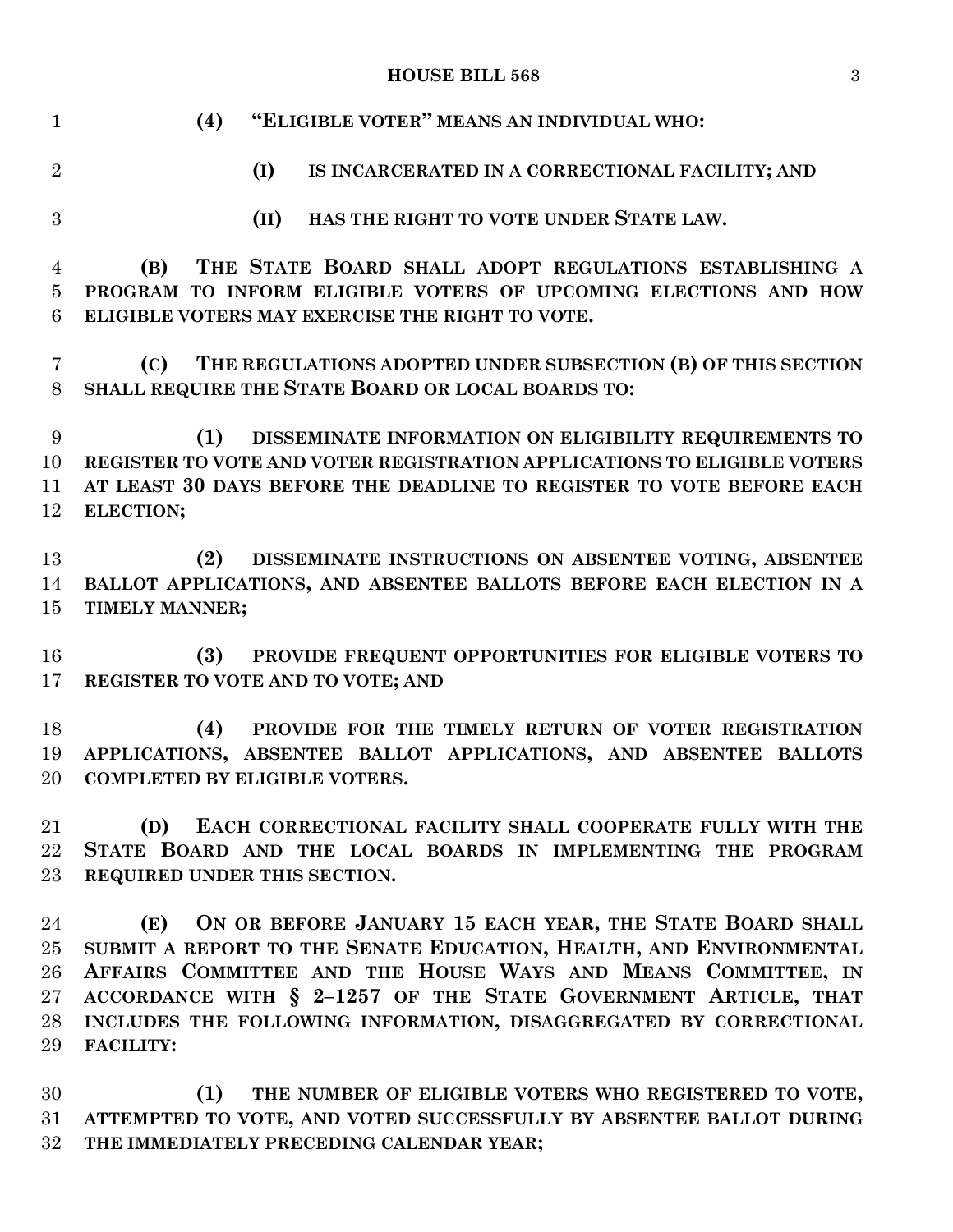| $\mathbf 1$<br>$\boldsymbol{2}$<br>3<br>4 | THE NUMBER OF TIMES THE STATE BOARD OR A LOCAL BOARD OF<br>(2)<br>ELECTIONS VISITED EACH CORRECTIONAL FACILITY DURING THE IMMEDIATELY<br>PRECEDING CALENDAR YEAR, THE DURATION OF EACH VISIT, AND A DESCRIPTION<br>OF THE WORK DONE AT EACH CORRECTIONAL FACILITY;                  |
|-------------------------------------------|-------------------------------------------------------------------------------------------------------------------------------------------------------------------------------------------------------------------------------------------------------------------------------------|
| $\overline{5}$<br>$\,6$                   | (3)<br>A DESCRIPTION OF ANY OBSTACLES TO IMPLEMENTING THIS<br>SECTION OR § 2-501 OF THE CORRECTIONAL SERVICES ARTICLE; AND                                                                                                                                                          |
| $\overline{7}$<br>$8\,$                   | (4)<br>ANY RECOMMENDATIONS FOR IMPROVING THE IMPLEMENTATION<br>OF THIS SECTION OR § 2-501 OF THE CORRECTIONAL SERVICES ARTICLE.                                                                                                                                                     |
| 9                                         | $3 - 102.$                                                                                                                                                                                                                                                                          |
| 10<br>11                                  | Except as provided in subsection (b) of this section, an individual may<br>(1)<br>(a)<br>become registered to vote if the individual:                                                                                                                                               |
| 12                                        | is a citizen of the United States;<br>(i)                                                                                                                                                                                                                                           |
| 13                                        | is at least 16 years old;<br>(ii)                                                                                                                                                                                                                                                   |
| 14<br>15                                  | is a resident of the State as of the day the individual seeks to<br>(iii)<br>register; and                                                                                                                                                                                          |
| 16                                        | registers pursuant to this title.<br>(iv)                                                                                                                                                                                                                                           |
| 17<br>18                                  | Notwithstanding paragraph (1)(ii) of this subsection, an individual<br>(2)<br>under the age of 18 years:                                                                                                                                                                            |
| 19<br>20<br>21                            | may vote in a primary election in which candidates are<br>(i)<br>nominated for a general or special election that will occur when the individual is at least<br>18 years old; and                                                                                                   |
| 22                                        | may not vote in any other election.<br>(ii)                                                                                                                                                                                                                                         |
| 23                                        | An individual is not qualified to be a registered voter if the individual:<br>(b)                                                                                                                                                                                                   |
| 24<br>25                                  | has been convicted of a felony and is currently serving a court-ordered<br>(1)<br>sentence of imprisonment for the conviction;                                                                                                                                                      |
| 26<br>27<br>28<br>29                      | is under guardianship for mental disability and a court of competent<br>(2)<br>jurisdiction has specifically found by clear and convincing evidence that the individual<br>cannot communicate, with or without accommodations, a desire to participate in the voting<br>process; or |

(3) has been convicted of buying or selling votes.

**HOUSE BILL 568**